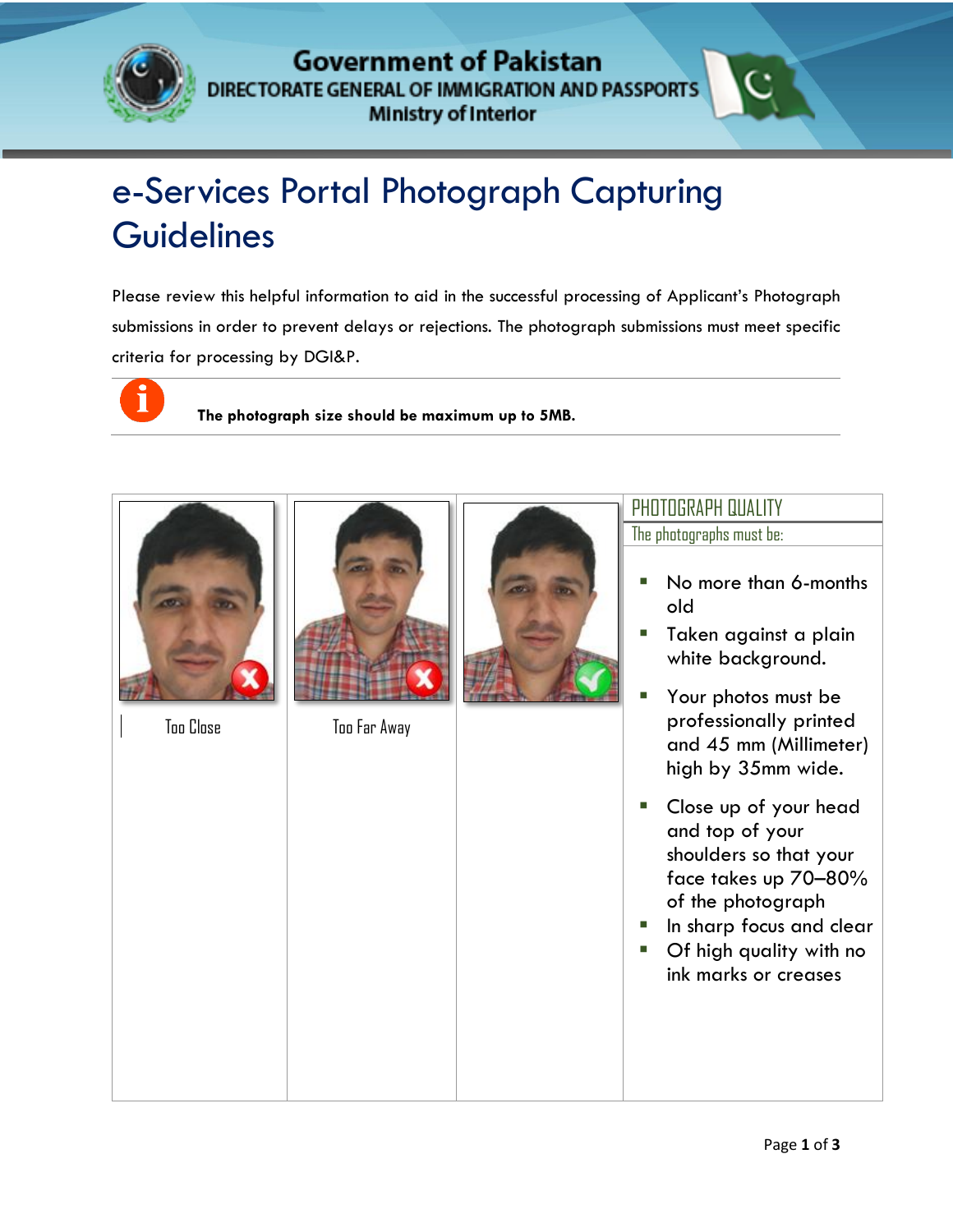| The photographs must:<br>Show you looking<br>directly at the camera<br>Show your skin tones<br>ш<br>naturally<br>Have appropriate<br>П<br>brightness and contrast<br>Photographs taken with<br>a digital camera must<br>Blurred<br>Looking Away                                                                                                                                                                                                                                                          |
|----------------------------------------------------------------------------------------------------------------------------------------------------------------------------------------------------------------------------------------------------------------------------------------------------------------------------------------------------------------------------------------------------------------------------------------------------------------------------------------------------------|
| be high quality color                                                                                                                                                                                                                                                                                                                                                                                                                                                                                    |
| <b>Style and lighting</b>                                                                                                                                                                                                                                                                                                                                                                                                                                                                                |
| The photographs must:                                                                                                                                                                                                                                                                                                                                                                                                                                                                                    |
| Be color neutral<br>Show your eyes open<br>and clearly visible<br>No hair across your<br>eyes<br>Show you facing<br>towards the camera,<br>not looking over one's<br>shoulder (portrait style)<br><b>Unnatural Skin tone</b><br>Portrait<br>or tilted, and showing<br>both edges of your<br>face clearly<br>Be taken with a plain<br>light-colored<br>background<br>Be taken with uniform<br>m.<br>lighting and not show<br>shadows or flash<br>reflections on your Face<br>Not center<br>and no red eye |
| <b>Glasses and head covers</b><br>If you wear glasses                                                                                                                                                                                                                                                                                                                                                                                                                                                    |